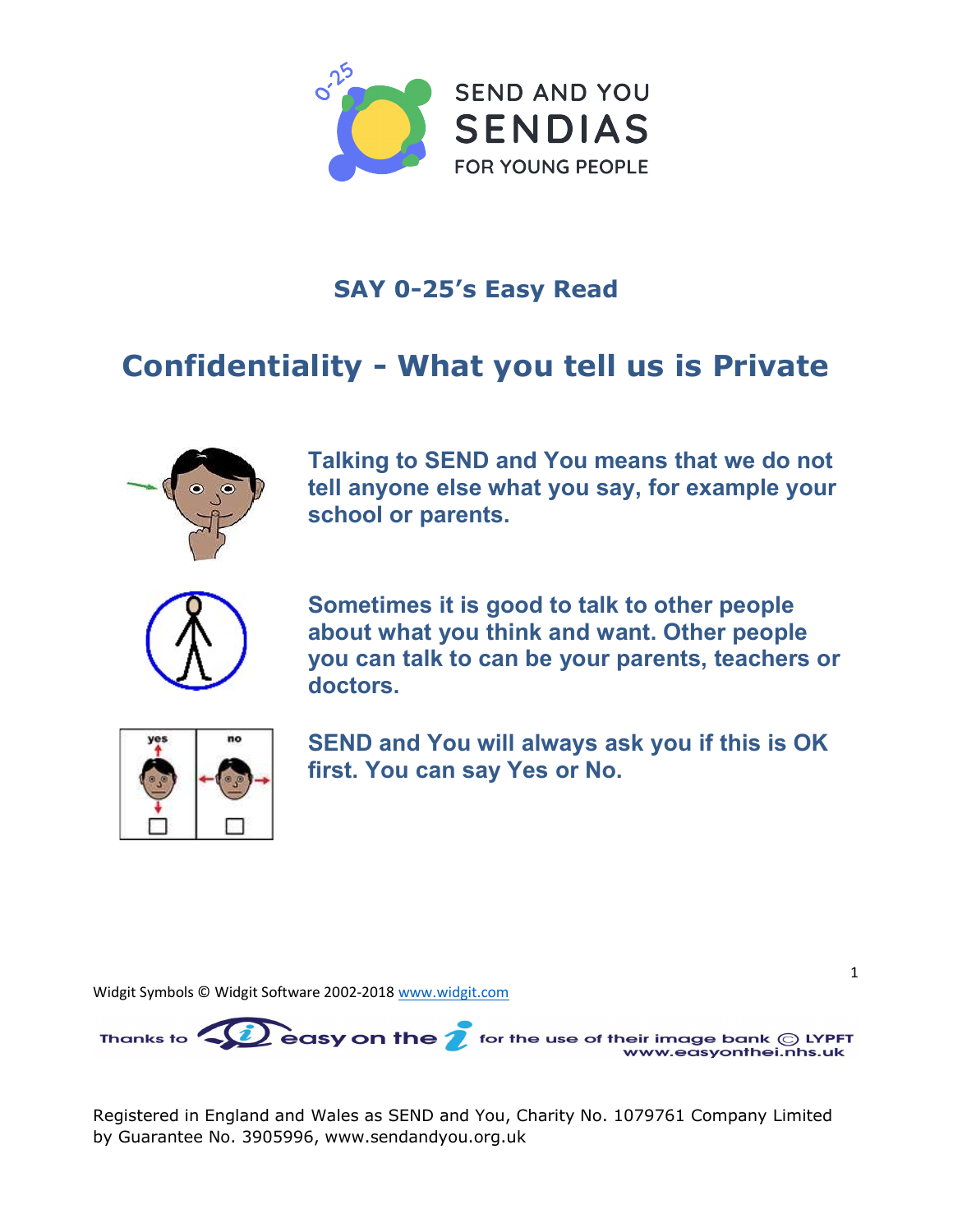

We write information about our meetings on our computers. Only people at **SEND and You** will see this.



**SEND and You** must tell someone if we are worried that somebody is not safe or may not be safe.

If this happens, we will try to talk to you about it first but we don't need your permission.



Talking to **SEND and You** in private may help you feel more confident, help you ask questions and make good choices.

2



If you have any questions please contact us: support@**[sendandyou](mailto:support@sendandyou.org.uk)**.org.uk



0117 989 7725

Widgit Symbols © Widgit Software 2002-2018 [www.widgit.com](http://www.widgit.com)



Registered in England and Wales as SEND and You, Charity No. 1079761 Company Limited by Guarantee No. 3905996, [www.sendandyou.org.uk](http://www.sendandyou.org.uk)